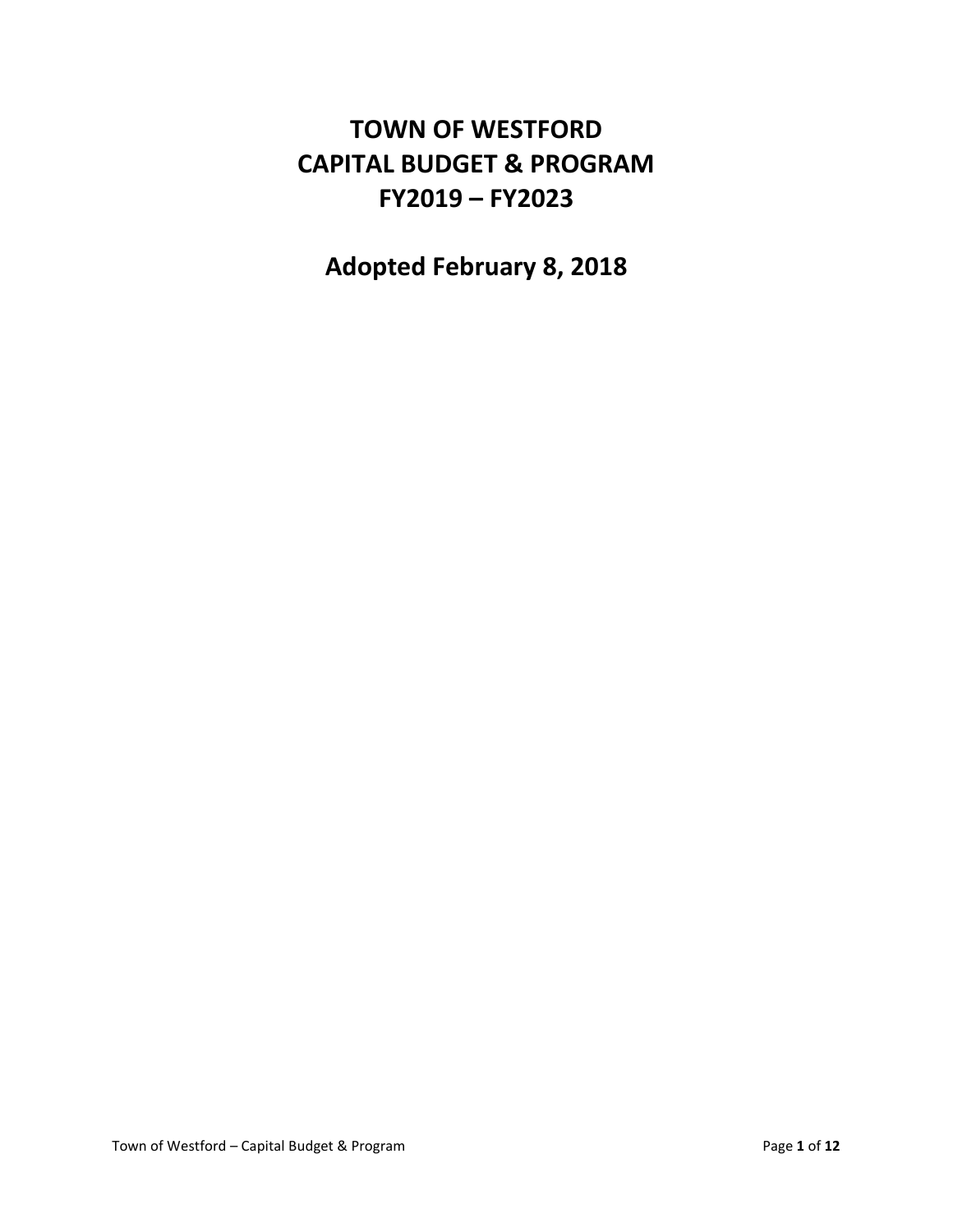# **Town of Westford Capital Budget & Program FY2019-FY2023**

1/11/2018

This capital budget and program lists and describes the capital projects to be undertaken during each of the following five years (FY2018-FY2023), the estimated cost of those projects, and the proposed method of financing. Capital items and projects cost \$5,000 or more, and meet the general definition in State Statute (VSA 24, Chapter 117, Section 4430):

- 1. Any physical betterment or improvement, including furnishings, machinery, apparatus, or equipment for that physical betterment or improvement when first constructed or acquired.
- 2. Any preliminary studies and surveys relating to any physical betterment or improvement.
- 3. Land or rights in land.

See the attached worksheet for details. Funding for capital projects come from a variety of sources. Money is put aside each year into various reserve funds to help even out costs from year to year, and reduce spikes and dips in the annual operating budget. A description of each project follows along with the order of priority (high, medium, low), method of financing, period of probable usefulness, and effect on the operating costs of the municipality.

## **Highway**

| Project/Item:                     | Excavator - 2008 Cat                                            |
|-----------------------------------|-----------------------------------------------------------------|
| Fiscal Year:                      | 2020                                                            |
| Anticipated Cost:                 | \$170,000                                                       |
| Priority:                         | High                                                            |
| Method of Financing:              | \$34,000 - Highway Reserve; \$136,000 - Loan (likely 5-yr)      |
| Period of Usefulness:             | 11 Years                                                        |
| <b>Effect on Operating Costs:</b> | None – replacing existing equipment                             |
| Description:                      | Highway equipment. Reserve fund for 20% down payment. Any trade |
|                                   | in value to go toward reducing the loan amount.                 |
| Project/Item:                     | Truck - Ford F550 (2014)                                        |
| Fiscal Year:                      | 2020                                                            |
| <b>Anticipated Cost:</b>          | \$75,000                                                        |
| Priority:                         | High                                                            |
| Method of Financing:              | \$15,000 - Highway Reserve; \$60,000 - Loan (likely 5-yr)       |
| Period of Usefulness:             | 6 Years                                                         |
| <b>Effect on Operating Costs:</b> | None – replacing existing equipment                             |
| Description:                      | Highway equipment. Reserve fund for 20% down payment. Any trade |
|                                   | in value to go toward reducing the loan amount.                 |
| Project/Item:                     | Hot Pressure Washer (2007)                                      |
| Fiscal Year:                      | 2020                                                            |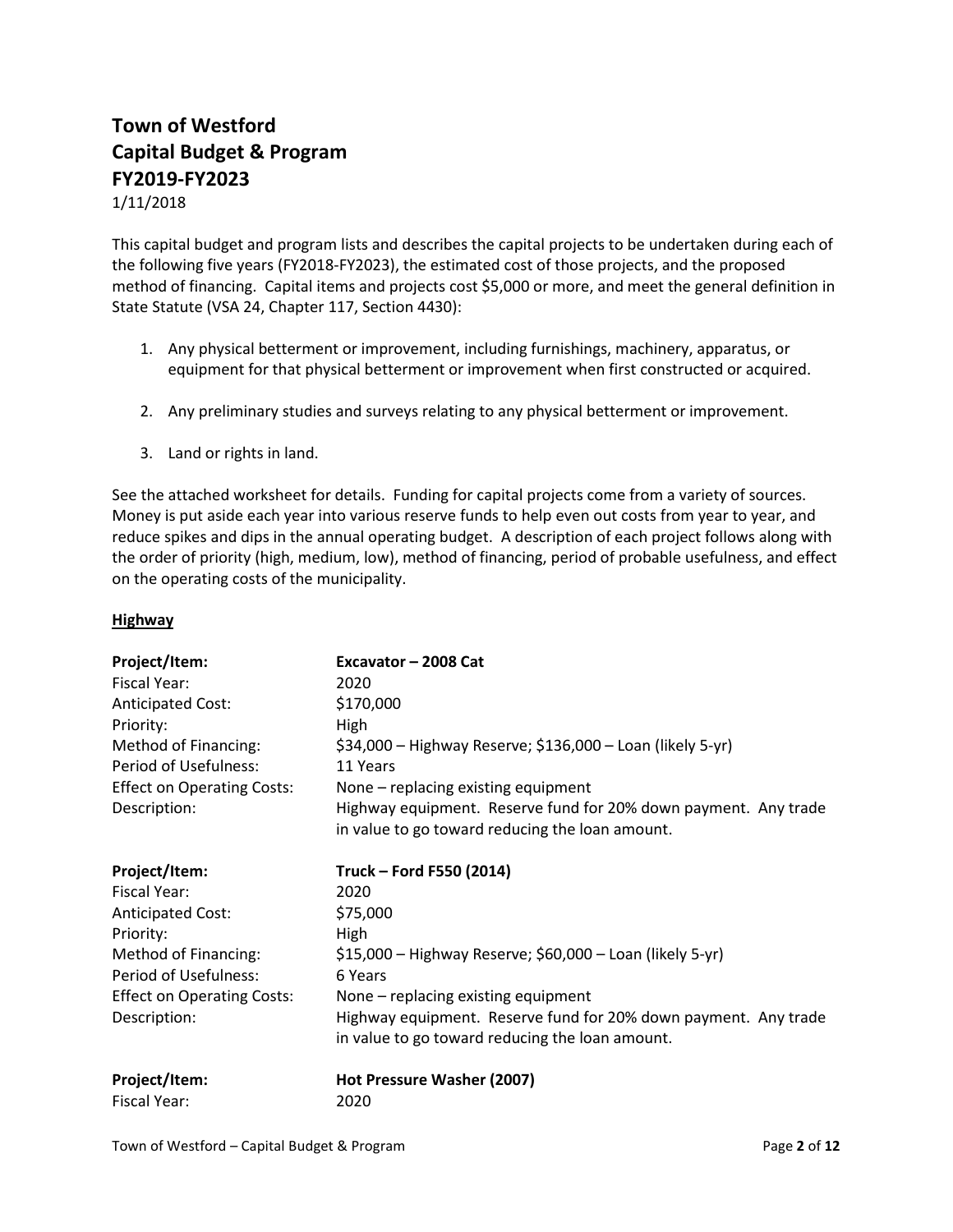| <b>Anticipated Cost:</b>          | \$13,000                                                                                                                                                 |
|-----------------------------------|----------------------------------------------------------------------------------------------------------------------------------------------------------|
| Priority:                         | Medium                                                                                                                                                   |
| Method of Financing:              | \$13,000 - Highway Reserve                                                                                                                               |
| Period of Usefulness:             | 13 Years                                                                                                                                                 |
| <b>Effect on Operating Costs:</b> | None - replacing existing equipment                                                                                                                      |
| Description:                      | Tool used in Town Garage.                                                                                                                                |
| Project/Item:                     | Paving - Old Stage Road                                                                                                                                  |
| <b>Fiscal Year:</b>               | 2022                                                                                                                                                     |
| <b>Anticipated Cost:</b>          | \$165,000                                                                                                                                                |
| Priority:                         | Medium                                                                                                                                                   |
| Method of Financing:              | \$33,000 - General Fund; \$132,000 - State Paving Grant                                                                                                  |
| Period of Usefulness:             | 10 Years                                                                                                                                                 |
| <b>Effect on Operating Costs:</b> | None - regular maintenance                                                                                                                               |
| Description:                      | Basic resurfacing and restriping - not reconstruction. Project date/year<br>depends on obtaining State paving grant - i.e., may need to push<br>forward. |
| Project/Item:                     | <b>Paving - Cambridge Road</b>                                                                                                                           |
| <b>Fiscal Year:</b>               | 2022                                                                                                                                                     |
| <b>Anticipated Cost:</b>          | \$200,000                                                                                                                                                |
| Priority:                         | Medium                                                                                                                                                   |
| Method of Financing:              | \$40,000 - Highway Reserve; \$160,000 - State Paving Grant                                                                                               |
| Period of Usefulness:             | 10 Years                                                                                                                                                 |
| <b>Effect on Operating Costs:</b> | None - regular maintenance                                                                                                                               |
| Description:                      | Basic resurfacing and restriping - not reconstruction.                                                                                                   |
| Project/Item:                     | Grader - 2012 Volvo                                                                                                                                      |
| <b>Fiscal Year:</b>               | 2024                                                                                                                                                     |
| <b>Anticipated Cost:</b>          | \$350,000                                                                                                                                                |
| Priority:                         | High                                                                                                                                                     |
| Method of Financing:              | \$70,000 - Highway Reserve; \$280,000 - Loan (likely 5-yr)                                                                                               |
| Period of Usefulness:             | 12 Years                                                                                                                                                 |
| <b>Effect on Operating Costs:</b> | None - replacing existing equipment                                                                                                                      |
| Description:                      | Highway equipment. Reserve fund for 20% down payment. Any trade                                                                                          |
|                                   | in value to go toward reducing the loan amount. Begin setting aside                                                                                      |
|                                   | \$14,000 /year to reserve fund in FY19.                                                                                                                  |
| Project/Item:                     | Dump/plow Truck - 2014 Western Star (tandem)                                                                                                             |
| <b>Fiscal Year:</b>               | 2024                                                                                                                                                     |
| <b>Anticipated Cost:</b>          | \$220,000                                                                                                                                                |
| Priority:                         | High                                                                                                                                                     |
| Method of Financing:              | \$44,000 - Highway Reserve; \$176,000 - Loan (likely 5-yr)                                                                                               |
| Period of Usefulness:             | 10 Years                                                                                                                                                 |
| <b>Effect on Operating Costs:</b> | None - replacing existing equipment                                                                                                                      |
| Description:                      | Highway equipment. Reserve fund for 20% down payment. Any trade<br>in value to go toward reducing the loan amount. Begin setting aside                   |
|                                   | \$11,000 to reserve fund in FY20.                                                                                                                        |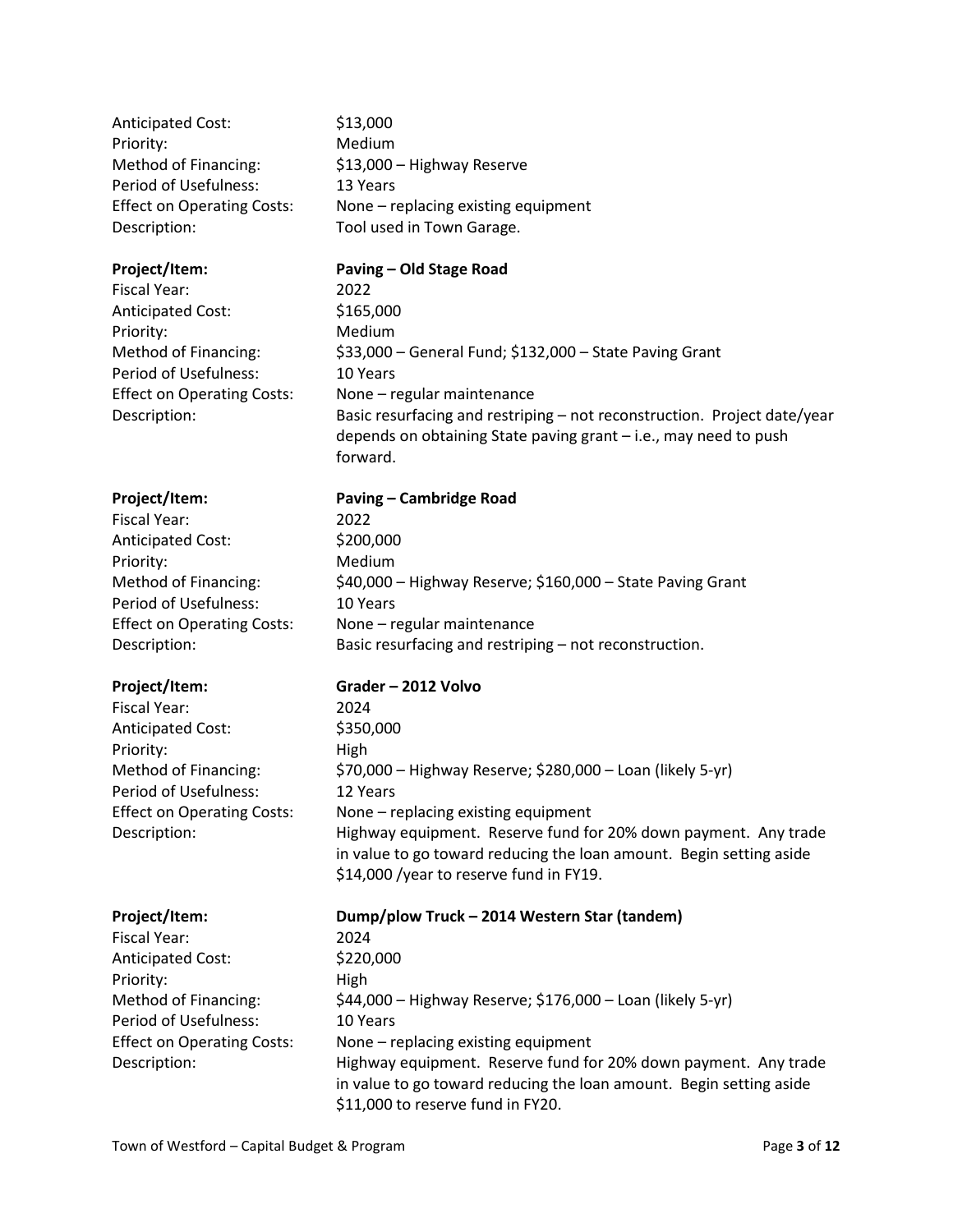| Project/Item:<br><b>Fiscal Year:</b><br><b>Anticipated Cost:</b><br>Priority:<br>Method of Financing:<br>Period of Usefulness:<br><b>Effect on Operating Costs:</b><br>Description: | <b>Tandem Utility Trailer (2014)</b><br>2024<br>\$7,000<br>Medium<br>\$7,000 - Highway Reserve<br>10 Years<br>None - replacing existing equipment<br>Highway equipment. Begin setting aside \$3,500/year to reserve fund in<br>FY22.                                                                                                                                          |
|-------------------------------------------------------------------------------------------------------------------------------------------------------------------------------------|-------------------------------------------------------------------------------------------------------------------------------------------------------------------------------------------------------------------------------------------------------------------------------------------------------------------------------------------------------------------------------|
| Project/Item:<br><b>Fiscal Year:</b><br><b>Anticipated Cost:</b><br>Priority:<br>Method of Financing:<br>Period of Usefulness:<br><b>Effect on Operating Costs:</b><br>Description: | <b>Millermatic Welder</b><br>2024<br>\$5,000<br>Medium<br>\$5,000 - Highway Reserve<br>15 Years<br>None - replacing existing equipment<br>Tool used in Town Garage. Begin setting aside \$2,500/year to reserve<br>fund in FY22.                                                                                                                                              |
| Project/Item:<br><b>Fiscal Year:</b><br><b>Anticipated Cost:</b><br>Priority:<br>Method of Financing:<br>Period of Usefulness:<br><b>Effect on Operating Costs:</b><br>Description: | Paving - Westford-Milton Road<br>2025<br>\$230,000<br>Medium<br>\$46,000 - Highway Reserve; \$184,000 - State Paving Grant<br>10 Years<br>None - regular maintenance<br>Basic resurfacing and restriping - not reconstruction. Begin setting<br>aside \$9,200/year to reserve fund in FY20.                                                                                   |
| Project/Item:<br><b>Fiscal Year:</b><br><b>Anticipated Cost:</b><br>Priority:<br>Method of Financing:<br>Period of Usefulness:<br><b>Effect on Operating Costs:</b><br>Description: | Dump/plow Truck - 2017 Western Star (tandem)<br>2026<br>\$220,000<br>High<br>\$44,000 - Highway Reserve; \$176,000 - Loan (likely 5-yr)<br>8 Years<br>None - replacing existing equipment<br>Highway equipment. Reserve fund for 20% down payment. Any trade<br>in value to go toward reducing the loan amount. Begin setting aside<br>\$11,000/year to reserve fund in FY21. |
| Project/Item:<br><b>Fiscal Year:</b><br><b>Anticipated Cost:</b><br>Priority:<br>Method of Financing:<br>Period of Usefulness:<br><b>Effect on Operating Costs:</b>                 | Dump/plow Truck - 2018 Western Star<br>2028<br>\$220,000<br>High<br>\$44,000 - Highway Reserve; \$176,000 - Loan (likely 5-yr)<br>10 Years<br>None - replacing existing equipment                                                                                                                                                                                             |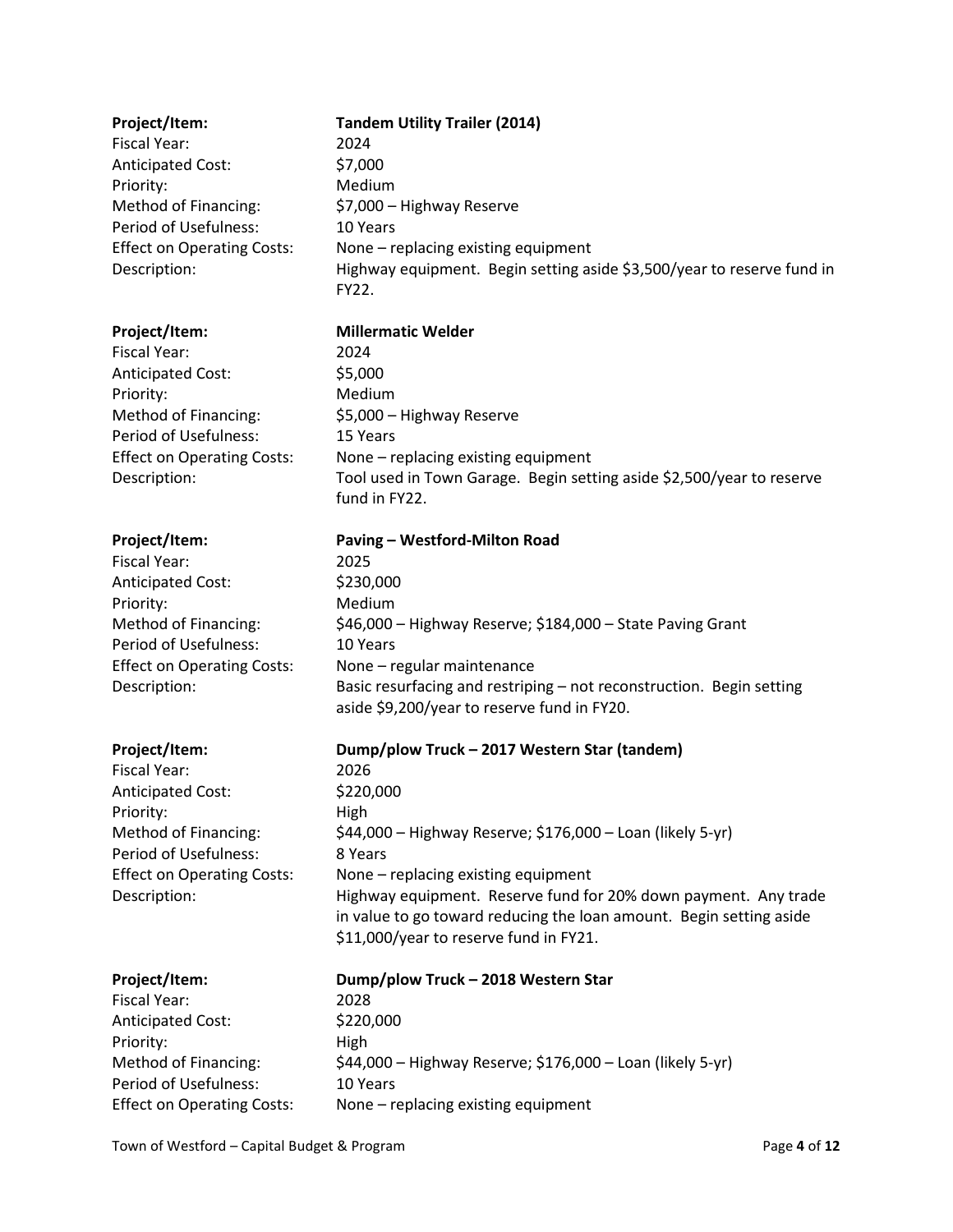| Description:                                                                                                                                                                 | Highway equipment. Reserve fund for 20% down payment. Any trade<br>in value to go toward reducing the loan for balance. Begin setting aside<br>\$8,800/year to reserve fund in FY23.                                                                                                                                                                                       |
|------------------------------------------------------------------------------------------------------------------------------------------------------------------------------|----------------------------------------------------------------------------------------------------------------------------------------------------------------------------------------------------------------------------------------------------------------------------------------------------------------------------------------------------------------------------|
| Project/Item:<br>Fiscal Year:<br><b>Anticipated Cost:</b><br>Priority:<br>Method of Financing:<br>Period of Usefulness:<br><b>Effect on Operating Costs:</b><br>Description: | <b>Ventilation System for Welder</b><br>2028<br>\$8,000<br>High<br>\$8,000 - Highway Reserve<br>20 Years<br>None - replacing existing equipment<br>Town Garage safety equipment. Begin setting aside \$1,600/year in<br>FY23.                                                                                                                                              |
| Project/Item:<br><b>Fiscal Year:</b><br>Anticipated Cost:<br>Priority:<br>Method of Financing:<br>Period of Usefulness:<br><b>Effect on Operating Costs:</b><br>Description: | Loader - 2015 John Deere<br>2025<br>\$165,000<br>High<br>\$33,000 - Highway Reserve; \$132,000 - Loan (likely 5-yr)<br>15 Years<br>None - replacing existing equipment<br>Highway equipment. Reserve and general fund for 20% down payment.<br>Any trade in value to go toward reducing the loan for balance. Begin<br>setting aside \$6,600/year to reserve fund in FY20. |
| Project/Item:<br>Fiscal Year:<br><b>Anticipated Cost:</b><br>Priority:<br>Method of Financing:<br>Period of Usefulness:<br><b>Effect on Operating Costs:</b><br>Description: | <b>Furnace</b><br>2033<br>\$22,000<br>Medium<br>\$22,000 - General Fund<br>20 Years<br>None - replacing existing equipment<br>Highway equipment. Begin setting aside \$4,400/year to reserve fund in<br>FY28.                                                                                                                                                              |
| Project/Item:<br>Fiscal Year:<br><b>Anticipated Cost:</b><br>Priority:<br>Method of Financing:<br>Period of Usefulness:<br><b>Effect on Operating Costs:</b><br>Description: | <b>Hydro Seeder</b><br>2033<br>\$16,000<br>Medium<br>\$16,000 - General Fund<br>15 Years<br>None - replacing existing equipment<br>Highway equipment. Begin setting aside \$3,200/year to reserve fund in<br>FY28.                                                                                                                                                         |
| Project/Item:<br><b>Fiscal Year:</b><br>Anticipated Cost:                                                                                                                    | <b>Salt Shed</b><br>????<br>250,000                                                                                                                                                                                                                                                                                                                                        |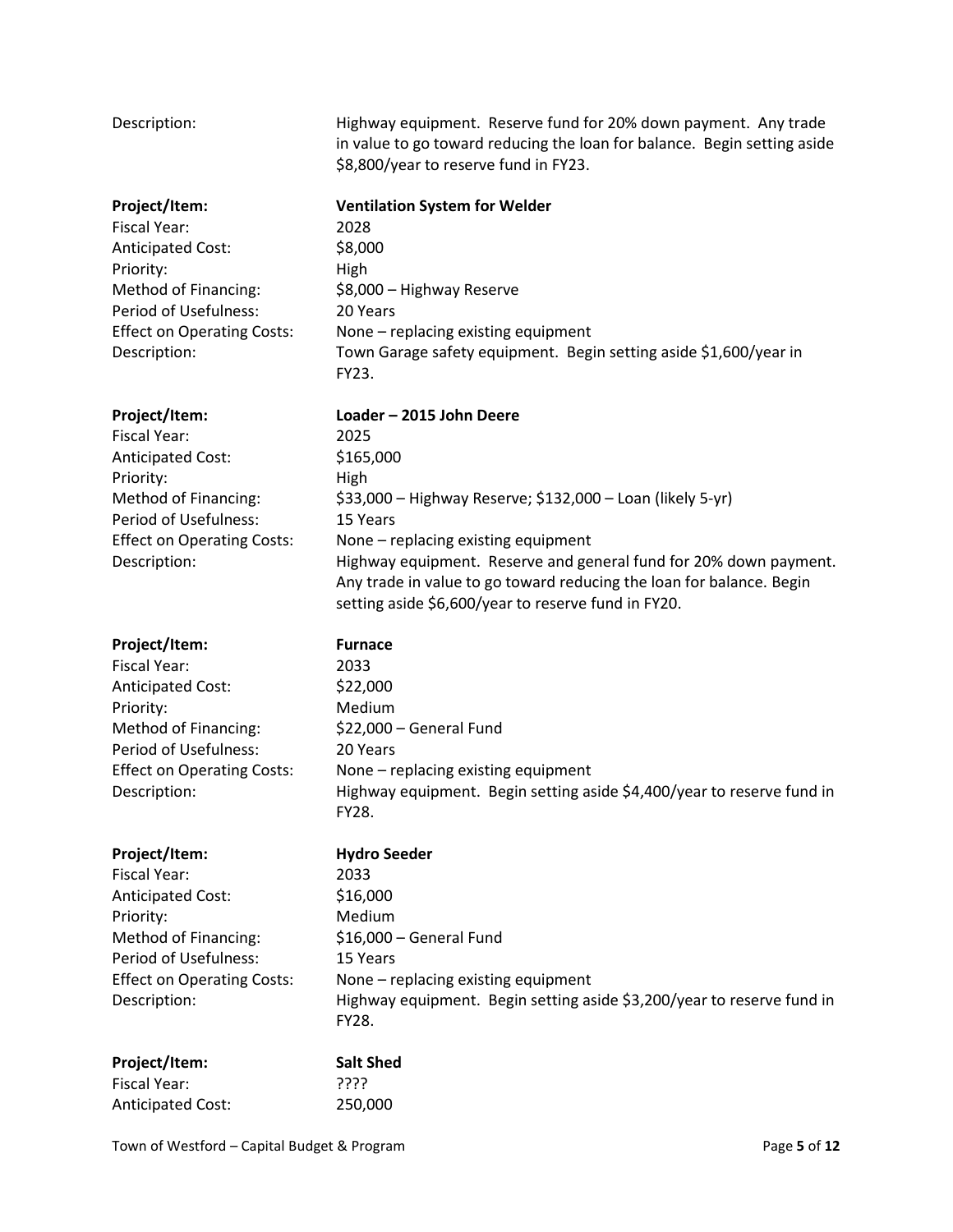| Priority:                         | <b>Medium</b>                                                                                                 |
|-----------------------------------|---------------------------------------------------------------------------------------------------------------|
| Method of Financing:              | Reserve fund; Grant                                                                                           |
| Period of Usefulness:             | ַרְרְךָ                                                                                                       |
| <b>Effect on Operating Costs:</b> | <b>None</b>                                                                                                   |
| Description:                      | Building maintenance. Timeline uncertain. Separate reserve fund with<br>balance of \$15,117.75 as of 6/30/17. |

| Project/Item:                     | <b>Garage Roof</b>                                              |
|-----------------------------------|-----------------------------------------------------------------|
| Fiscal Year:                      | ????                                                            |
| <b>Anticipated Cost:</b>          | ????                                                            |
| Priority:                         | Medium                                                          |
| Method of Financing:              | ????                                                            |
| Period of Usefulness:             | 30 years                                                        |
| <b>Effect on Operating Costs:</b> | None - replacing existing roof material                         |
| Description:                      | Building maintenance. Roof leaking intermittently in 2015. Road |
|                                   | Foreman getting cost estimates. Timeline and cost uncertain.    |

## **Administration**

| <b>Fiscal Year:</b>               |
|-----------------------------------|
| <b>Anticipated Cost:</b>          |
| Priority:                         |
| Method of Financing:              |
| Period of Usefulness:             |
| <b>Effect on Operating Costs:</b> |
| Description:                      |

Fiscal Year: 2019 Anticipated Cost: \$15,000 Priority: Medium Period of Usefulness: 5 Years

Fiscal Year: 2020 Anticipated Cost: \$10,000 Priority: High Period of Usefulness: 16 Years

## **Project/Item: Computer Server – Town Office**

2019  $$10,000$ Low \$10,000 – Administration Reserve Fund 5 Years None – replacing existing equipment Town Office equipment.

## **Project/Item: Copier – Town Office**

Method of Financing: \$15,000 – Administration Reserve Fund Effect on Operating Costs: None – replacing existing equipment Description: Town Office equipment.

## **Project/Item: Voting Machine**

Method of Financing:  $$10,000 -$  Administration Reserve Fund Effect on Operating Costs: None – replacing existing equipment Description: Town Office equipment. Funds already obligated in reserve. Purchase pushed out to 2020.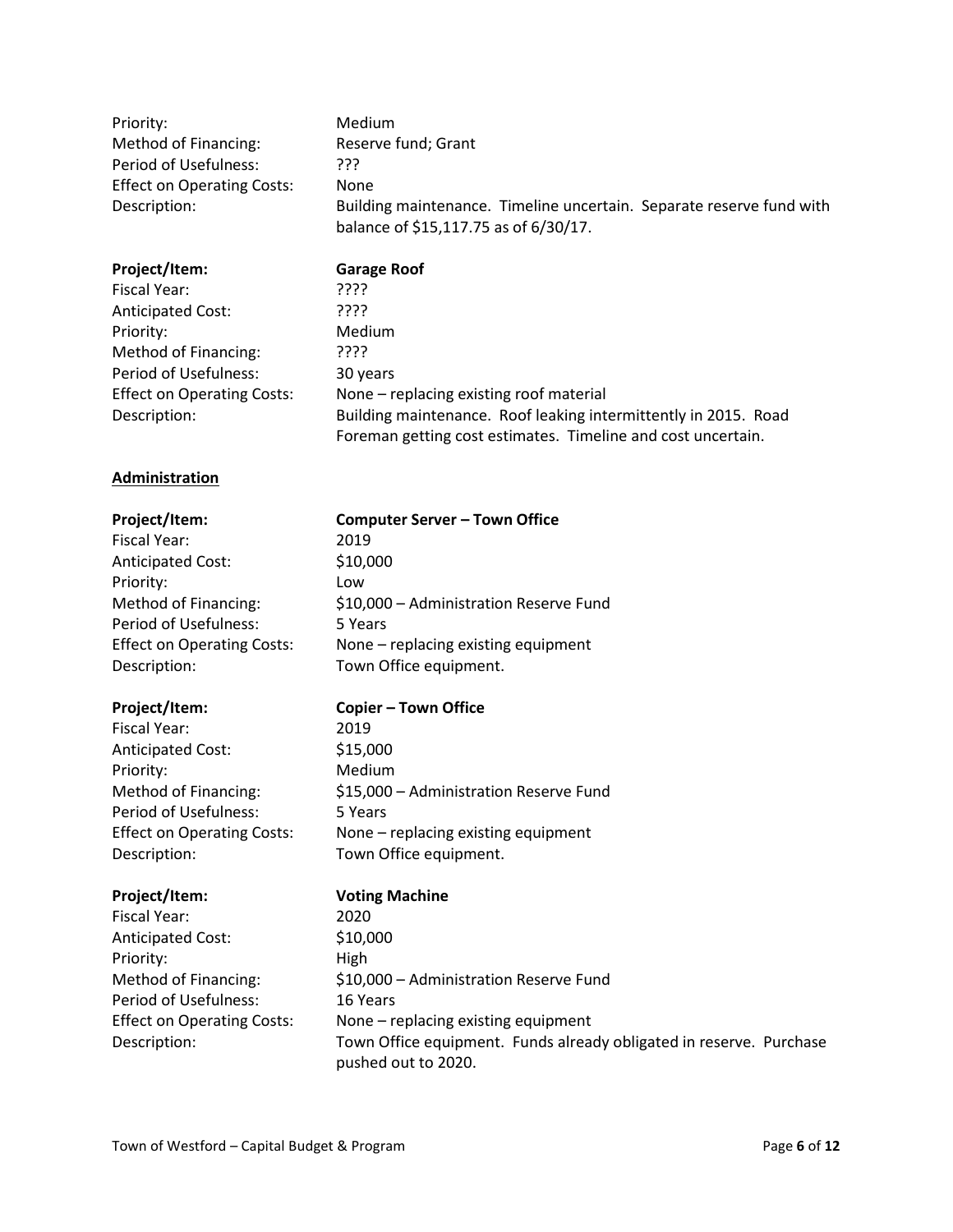| Project/Item:                     | <b>Furnace - Town Office</b>                                             |
|-----------------------------------|--------------------------------------------------------------------------|
| <b>Fiscal Year:</b>               | 2025                                                                     |
| <b>Anticipated Cost:</b>          | \$15,000                                                                 |
| Priority:                         | Medium                                                                   |
| Method of Financing:              | \$15,000 - Administration Reserve Fund                                   |
| Period of Usefulness:             | 25 Years                                                                 |
| <b>Effect on Operating Costs:</b> | None - replacing existing equipment                                      |
| Description:                      | Town Office equipment. Begin setting aside \$3,000/year to reserve       |
|                                   | fund in FY20.                                                            |
| Project/Item:                     | Vault Expansion - Town Office                                            |
| <b>Fiscal Year:</b>               | 2025                                                                     |
| <b>Anticipated Cost:</b>          | \$20,000                                                                 |
| Priority:                         | Medium                                                                   |
| Method of Financing:              | \$20,000 - Administration Reserve Fund                                   |
| Period of Usefulness:             | 50+ Years                                                                |
| <b>Effect on Operating Costs:</b> | None.                                                                    |
| Description:                      | Shelving for vault in downstairs of Town Office. Needed once upstairs    |
|                                   | vault is full. Begin setting aside \$4,000/year to reserve fund in FY20. |
| Project/Item:                     | Handicap Ramp - Town Office                                              |
| <b>Fiscal Year:</b>               | 2028                                                                     |
| <b>Anticipated Cost:</b>          | \$15,000                                                                 |
| Priority:                         | Medium                                                                   |
| Method of Financing:              | \$15,000 - Administration Reserve Fund                                   |
| Period of Usefulness:             | 20 Years                                                                 |
| <b>Effect on Operating Costs:</b> | None - replacing existing equipment                                      |
| Description:                      | Town Office equipment. Begin setting aside \$3,000/year to reserve fund  |
|                                   | in FY23.                                                                 |
| Project/Item:                     | <b>Roof-Town Office</b>                                                  |
| <b>Fiscal Year:</b>               | 2035                                                                     |
| <b>Anticipated Cost:</b>          | \$10,000                                                                 |
| Priority:                         | Medium                                                                   |
| Method of Financing:              | \$10,000 - Administration Reserve Fund                                   |
| Period of Usefulness:             | 25 Years                                                                 |
| <b>Effect on Operating Costs:</b> | None - replacing existing equipment                                      |
| Description:                      | Town Office roof - new shingles. Begin setting aside \$2,000/year to     |
|                                   | reserve fund in FY30.                                                    |
| Project/Item:                     | <b>Emergency Generator - Westford School</b>                             |
| <b>Fiscal Year:</b>               | 2038                                                                     |
| <b>Anticipated Cost:</b>          | \$37,500                                                                 |
| Priority:                         | Medium                                                                   |
| Method of Financing:              | \$37,500 - Administration Reserve Fund                                   |
| Period of Usefulness:             | 25 Years                                                                 |
| <b>Effect on Operating Costs:</b> | None - replacing existing equipment                                      |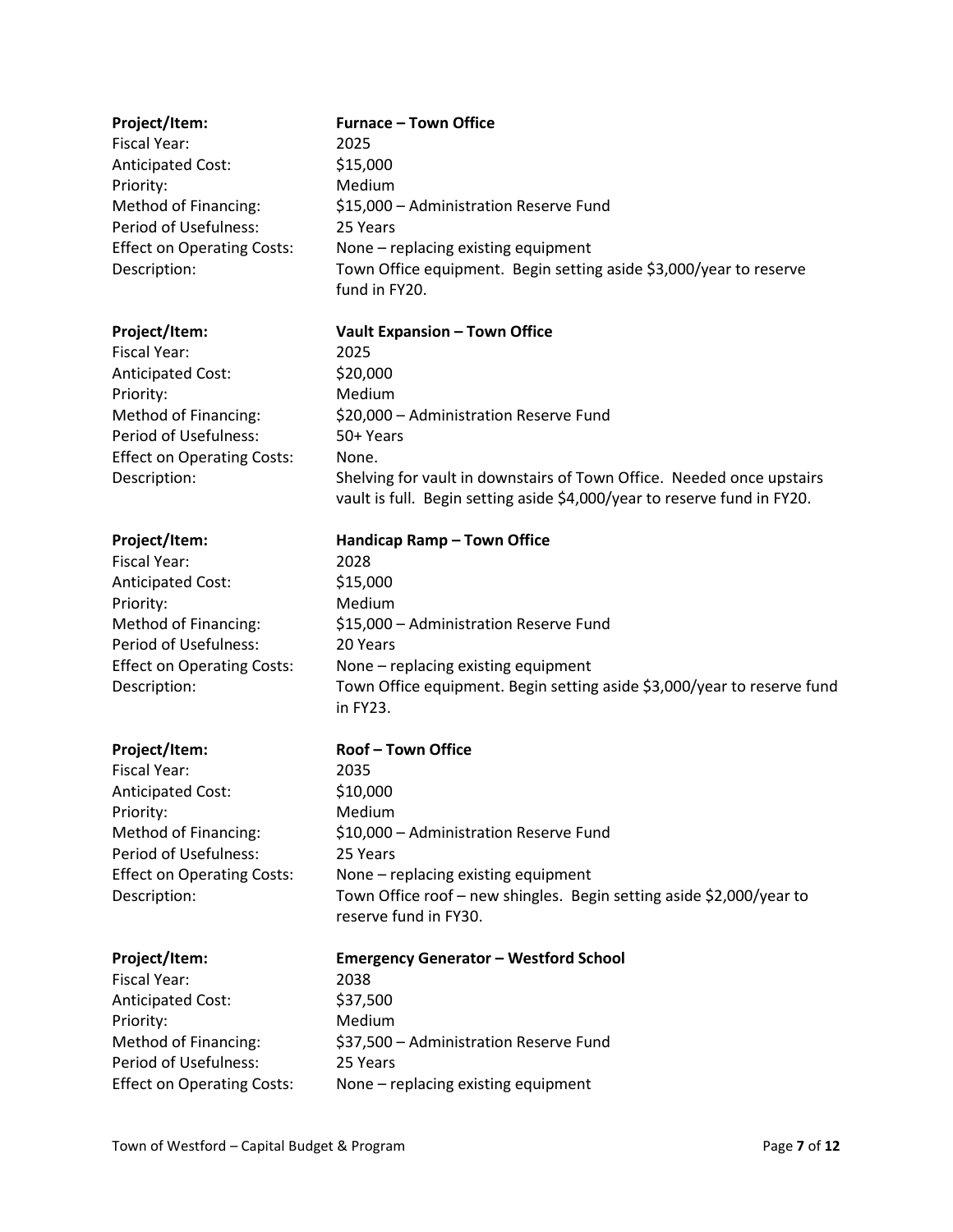| Description:                                                                                                                                                                               | Provides power to the Westford School in case of a power outage.<br>School serves as the Town's designated emergency shelter. Total cost<br>\$75,000. Assumes Unified School District will pay half. Begin setting<br>aside \$7,500/year to reserve fund in FY33.                                                                                               |
|--------------------------------------------------------------------------------------------------------------------------------------------------------------------------------------------|-----------------------------------------------------------------------------------------------------------------------------------------------------------------------------------------------------------------------------------------------------------------------------------------------------------------------------------------------------------------|
| Project/Item:<br><b>Fiscal Year:</b><br><b>Anticipated Cost:</b><br>Priority:<br>Method of Financing:<br><b>Period of Usefulness:</b><br><b>Effect on Operating Costs:</b><br>Description: | <b>Town Common Swing Set</b><br>2039<br>\$5,000<br>Low<br>\$5,000 - Administration Reserve Fund<br>25 Years<br>None - replacing existing equipment<br>Town Common equipment; replace at end of useful life. Begin setting<br>aside \$1,000/year to reserve fund in FY34.                                                                                        |
| Project/Item:<br><b>Fiscal Year:</b><br><b>Anticipated Cost:</b><br>Priority:<br>Method of Financing:<br>Period of Usefulness:<br><b>Effect on Operating Costs:</b><br>Description:        | Septic System - Town Office/Library<br><b>TBD</b><br>\$140,000<br>High<br>Administration Reserve Fund; grant (if available) and/or loan<br>25 Years<br>None - replacing existing equipment<br>Town Office and Library septic system (leach field/infrastructure).<br>Installation at White Church. Begin setting aside \$5,000/year to reserve<br>fund in FY20. |
| <b>Fire Department</b>                                                                                                                                                                     |                                                                                                                                                                                                                                                                                                                                                                 |
| Project/Item:<br>Fiscal Year:<br>Anticipated Cost:<br>Priority:<br>Method of Financing:<br>Period of Usefulness:<br><b>Effect on Operating Costs:</b><br>Description:                      | <b>CO/LP Gas Meter</b><br>2019<br>\$5,800<br>Medium<br>\$5,800 - Fire Department Reserve Fund<br>15 Years<br>None - replacing existing equipment<br>Fire Department equipment; replace at end of useful life.                                                                                                                                                   |
| Project/Item:<br>Fiscal Year:<br><b>Anticipated Cost:</b><br>Priority:<br>Method of Financing:<br>Period of Usefulness:<br><b>Effect on Operating Costs:</b><br>Description:               | <b>Thermal Imaging Camera</b><br>2019<br>\$8,500<br>Medium<br>\$8,500 - Fire Department Reserve Fund<br>15 Years<br>None - replacing existing equipment<br>Fire Department equipment; replace at end of useful life.                                                                                                                                            |
| Project/Item:<br>Fiscal Year:                                                                                                                                                              | <b>Tanker Truck - 712</b><br>2020                                                                                                                                                                                                                                                                                                                               |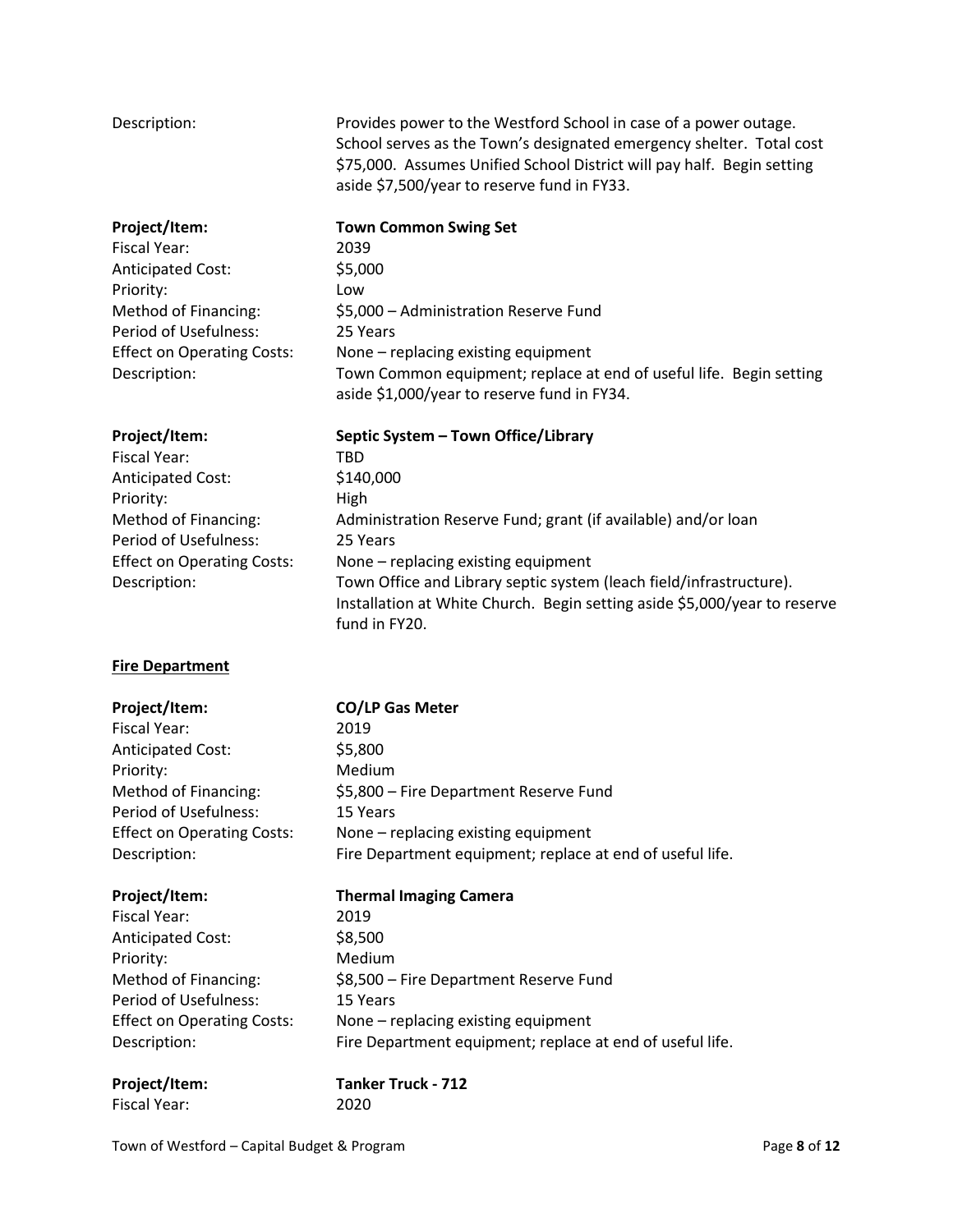Fiscal Year: 2020 Anticipated Cost: \$11,600 Priority: Medium Period of Usefulness: 15 Years

Fiscal Year: 2020 Anticipated Cost: \$14,400 Priority: Medium Period of Usefulness: 20 Years

## Project/Item: Pagers (18)

Fiscal Year: 2020 Anticipated Cost: \$11,745 Priority: Medium Period of Usefulness: 15 Years

Fiscal Year: 2020 Anticipated Cost: \$6,400 Priority: Medium Period of Usefulness: 20 Years

# **Project/Item: Hand Held Radio (8)**

Method of Financing: \$11,600 – Fire Department Reserve Fund Effect on Operating Costs: None – replacing existing equipment Description: Fire Department equipment; replace at end of useful life.

## **Project/Item: Hose/Hard Suction**

Method of Financing:  $$14,400 -$  Fire Department Reserve Fund Effect on Operating Costs: None – replacing existing equipment Description: Fire Department equipment; replace at end of useful life.

Method of Financing: \$11,745 – Fire Department Reserve Fund Effect on Operating Costs: None – replacing existing equipment Description: Fire Department equipment; replace at end of useful life.

## Project/Item: Portable Pump (2)

Method of Financing:  $$6,400$  – Fire Department Reserve Fund Effect on Operating Costs: None – replacing existing equipment Description: Fire Department equipment; replace at end of useful life. **NOTE: refurbished in 2016**

| Project/Item: |
|---------------|
|---------------|

# **Base Radio, Base Repeater**

Fiscal Year: 2022 Anticipated Cost: \$8,700 Priority: Medium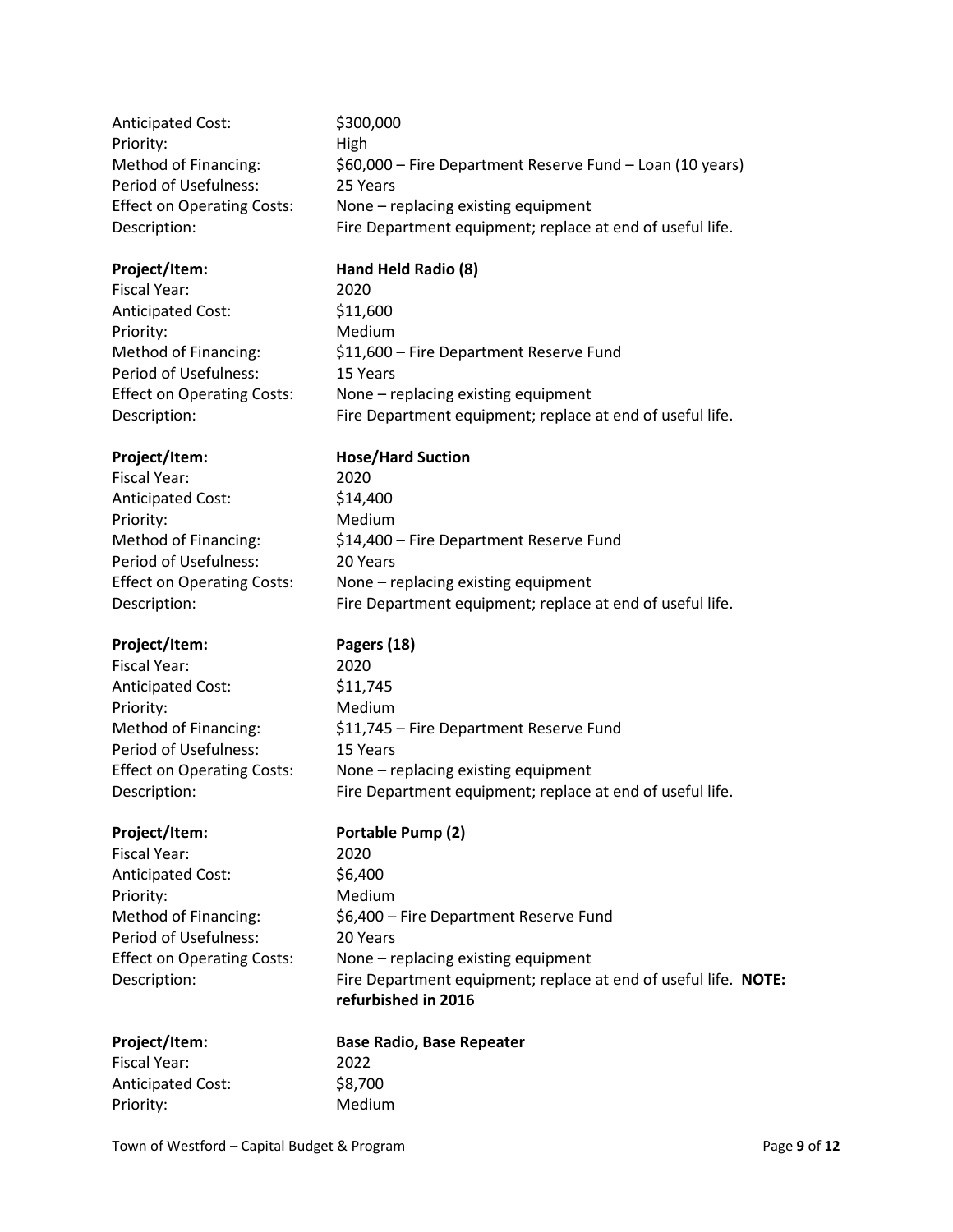Period of Usefulness: 15 Years

Method of Financing: \$8,700 – Fire Department Reserve Fund Effect on Operating Costs: None – replacing existing equipment Description: Fire Department equipment; replace at end of useful life.

Fiscal Year: 2022 Anticipated Cost: \$5,800 Priority: Medium Period of Usefulness: 15 Years

## Project/Item: Truck Radio (4)

Method of Financing: \$5,800 – Fire Department Reserve Fund Effect on Operating Costs: None – replacing existing equipment Description: Fire Department equipment; replace at end of useful life.

**Project/Item: Nozzles, Master Stream** Fiscal Year: 2025 Anticipated Cost: \$13,440 Priority: Medium Method of Financing: \$13,440 – Fire Department Reserve Fund Period of Usefulness: 20 Years Effect on Operating Costs: None – replacing existing equipment Description: Fire Department equipment; replace at end of useful life. Begin setting aside \$2,688/year to reserve fund in FY20.

**Project/Item: Pumper Truck - 711** Fiscal Year: 2026 Anticipated Cost: \$500,000 Priority: High Method of Financing: \$100,000 – Fire Department Reserve Fund; \$400,000 – Loan (10 years) Period of Usefulness: 25 Years Effect on Operating Costs: None – replacing existing equipment Description: Fire Department equipment; replace at end of useful life. Begin setting aside \$20,000/year to reserve fund in FY21.

| Project/Item:                     | <b>Vehicle Extraction Tools</b>                                         |
|-----------------------------------|-------------------------------------------------------------------------|
| Fiscal Year:                      | 2027                                                                    |
| Anticipated Cost:                 | \$43,200                                                                |
| Priority:                         | Medium                                                                  |
| Method of Financing:              | \$43,200 - Fire Department Reserve Fund                                 |
| Period of Usefulness:             | 20 Years                                                                |
| <b>Effect on Operating Costs:</b> | None - replacing existing equipment                                     |
| Description:                      | Fire Department equipment; replace at end of useful life. Begin setting |
|                                   | aside \$8,640/year to reserve fund in FY22.                             |

| Project/Item:            | <b>Ladders</b> |
|--------------------------|----------------|
| Fiscal Year:             | 2028           |
| <b>Anticipated Cost:</b> | \$5,700        |
| Priority:                | Medium         |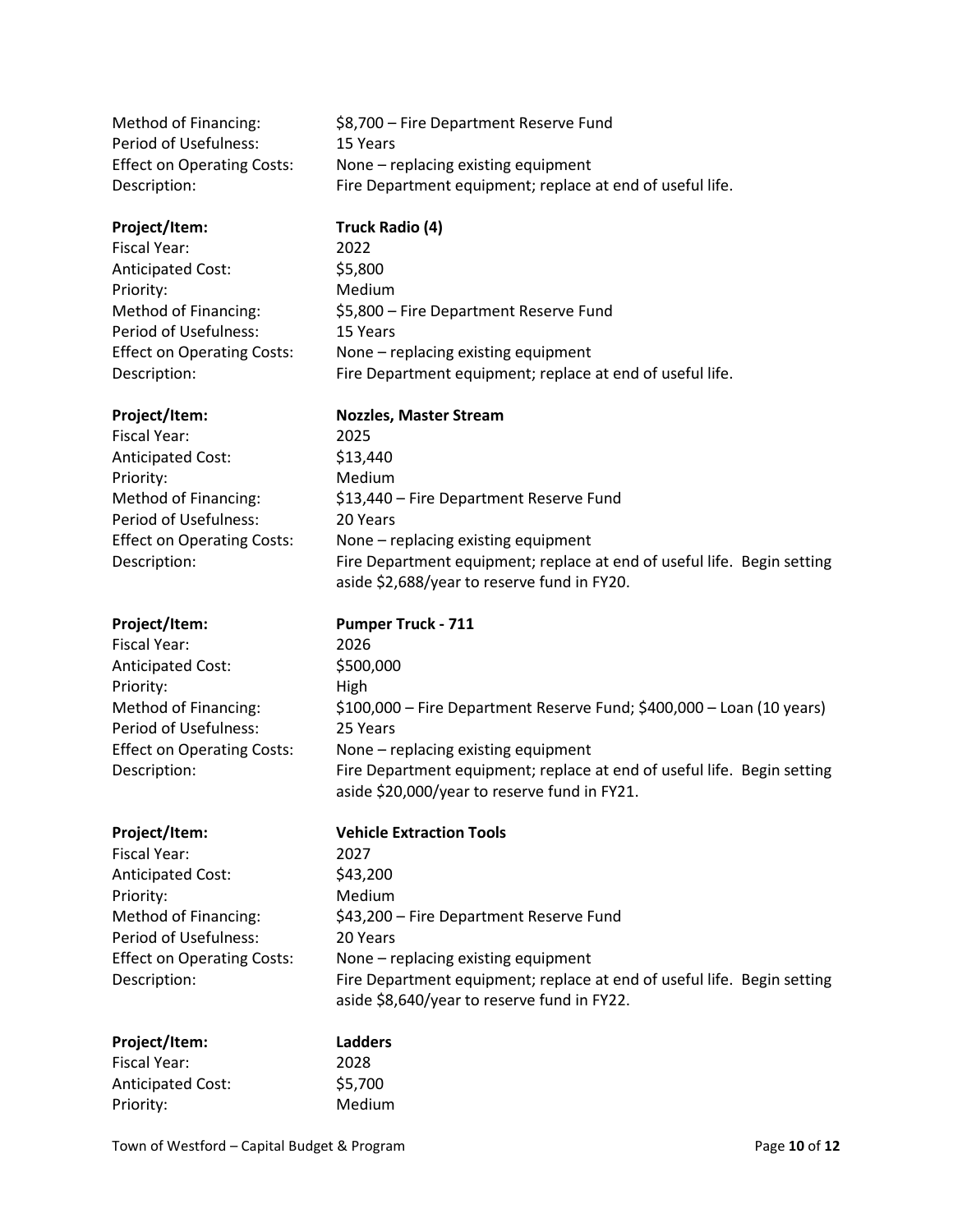Period of Usefulness: 30 Years

Method of Financing: \$5,700 – Fire Department Reserve Fund Effect on Operating Costs: None – replacing existing equipment Description: Fire Department equipment; replace at end of useful life. Begin setting aside \$1,140/year to reserve fund in FY23.

## **Project/Item: Rescue Jacks**

Fiscal Year: 2028 Anticipated Cost: \$8,000 Priority: Medium Method of Financing:  $$8,000 -$  Fire Department Reserve Fund Period of Usefulness: 20 Years

Effect on Operating Costs: None – replacing existing equipment Description: Fire Department equipment; replace at end of useful life. Begin setting aside \$1,600/year to reserve fund in FY23.

## **Project/Item: SCBA (12 Scott Air Packs)**

Fiscal Year: 2031 Anticipated Cost: \$125,280 Priority: Medium Period of Usefulness: 15 Years

Method of Financing: \$125,280 – Fire Department Reserve Fund Effect on Operating Costs: None – replacing existing equipment Description: Fire Department equipment; replace at end of useful life. Begin setting aside \$25,056/year to reserve fund in FY26.

Fiscal Year: 2031 Anticipated Cost: \$13,920 Priority: Medium Period of Usefulness: 15 Years

Fiscal Year: 2033 Anticipated Cost: \$700,000 Priority: High Period of Usefulness: 25 Years

## **Project/Item: SCBA (12 Spare Bottles)**

Method of Financing: \$13,920 – Fire Department Reserve Fund Effect on Operating Costs: None – replacing existing equipment Description: Fire Department equipment; replace at end of useful life. Begin setting aside \$2,784/year to reserve fund in FY26.

## **Project/Item: Utility/Rescue Truck - 714**

Method of Financing: \$140,000 – Fire Department Reserve Fund; \$560,000 – Loan (10 years) Effect on Operating Costs: None – replacing existing equipment Description: Fire Department equipment; replace at end of useful life. Begin setting aside \$14,000/year to reserve fund in FY23.